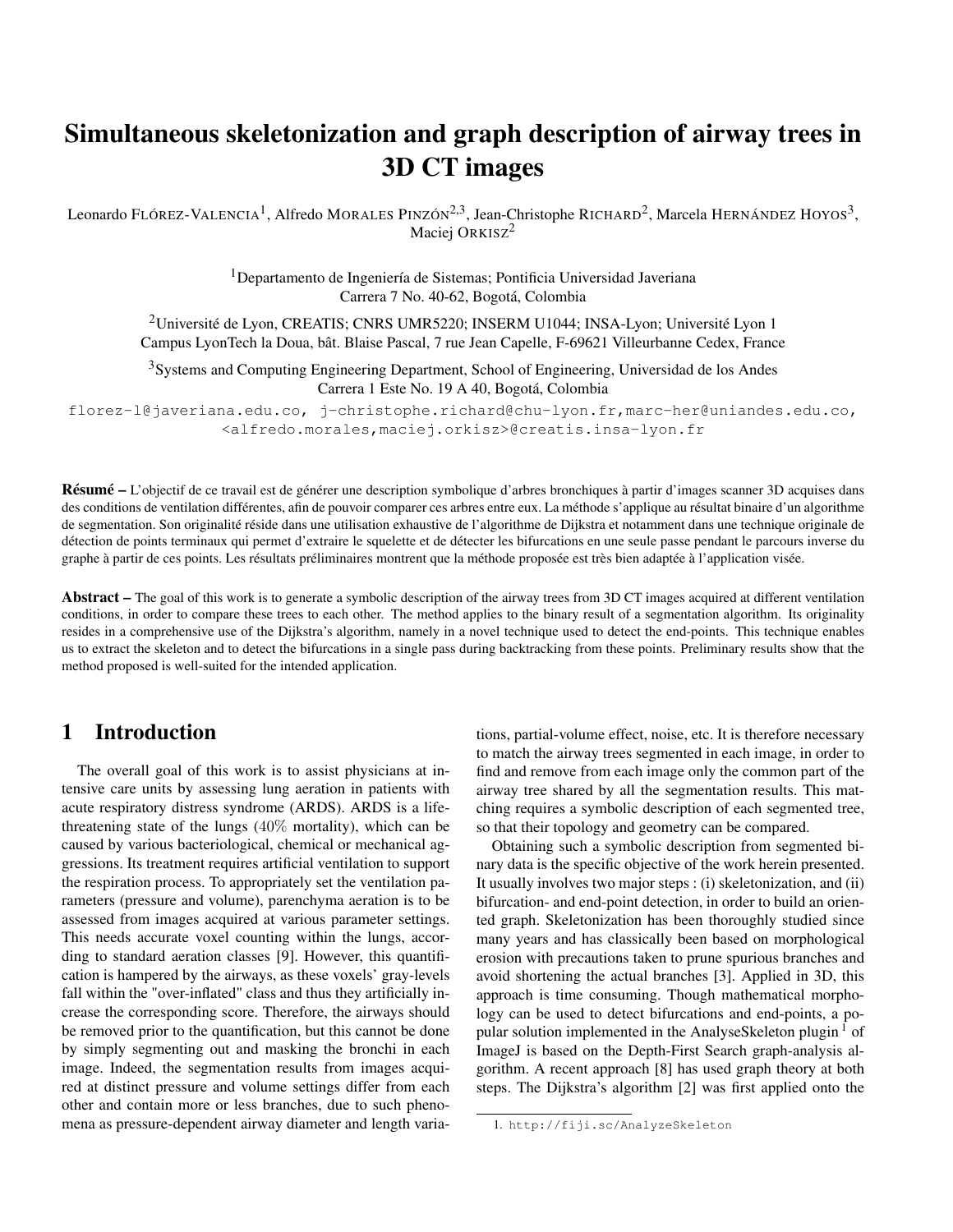segmented image to construct the minimum spanning tree. Then this tree was recursively analyzed to extract the skeleton and infer its symbolic description. Our method follows a similar approach, but fully takes advantage of the minimum spanning tree constructed by the Dijkstra's algorithm, so as to detect the end-points, and to build the symbolic description during backtracking from these points across the tree.

## 2 Proposed method

As the input required by our method is a binary segmented object  $B$  representing the airways, we selected an existing algorithm devised for such segmentation [7]. Airways in CT images are represented by dark regions typically comprised between −1024 and −600 Hounsfield units, but the actual value of the upper threshold is to be adapted for each image. The algorithm starts from a user-provided seed in the trachea and iteratively performs region growing with a varying threshold, while keeping a voxel count for the region obtained, until "leakage" (i.e., a sudden increase in this count) is detected. The segmentation obtained with the last threshold before this increase is retained. Any algorithm devised to segment the airways in CT images can potentially be used instead of the one we selected.

The skeleton  $S$  of a tree-like structure with tubular branches is as subset of the minimum spanning tree, provided that the latter is constructed using an appropriate cost function, such that the cost is lowest on the tubes' centerlines. The skeleton can be inferred from the minimum spanning tree by connecting the end-point of each branch to the root of the tree. As the CT scans we are interested in are quite big  $(512<sup>3</sup>$  voxels, on average), and the whole process (lung segmentation and registration in several images, bronchi segmentation, skeletonization, symbolic description, graph comparison, common tree removal, and final quantification) is to be executed in a short time compatible with decision making at intensive-care units, fast algorithms are needed to perform each step. The Dijkstra's algorithm produces *good* (and in some cases *exact*) results in computing the minimum spanning trees, is fast, and has namely been used in [8] for the purpose of tree skeletonization. While the cost function we use is similar, our methods to detect the end-points and to analyze connections in order to infer a symbolic description are novel, and will be detailed in the next sections.

The whole process can be summarized as follows. The Dijkstra's algorithm is used to build the minimum spanning tree  $\mathcal M$ with an appropriate cost function (Section 2.1). The nodes of M are placed in a priority queue ordered in such a way that the node placed on-top is the most likely to be an end-point (Section 2.2). The queue is progressively emptied in a loop by removing, at each step, the node placed on-top and by backtracking from this node towards the tree root (Section 2.3). The nodes of M visited in the backtracking process are marked. When the backtracking meets an already marked node, this means that a bifurcation point between the currently tracked branch and a previously extracted one has been reached.

#### 2.1 Cost function

Various "medialness" functions have been proposed to assign each voxel a value that increases as the voxel is more likely to be located near a tubular-structure centerline [5]. Similarly to [8] we have chosen to use the distance to the nearest boundary of the segmented object B. Actually, the distance map  $D(\mathbf{x})$ (where x denotes a voxel) is estimated by the Danielsson's algorithm [1], which provides positive values inside  $\beta$  and negative values outside. The largest values, obtained along the centerlines, can be considered as estimates of the local radius of the tubes. The cost function  $c(\mathbf{x})$  is defined as follows :

$$
c(\mathbf{x}) = \begin{cases} \infty & ; \quad D(\mathbf{x}) \le 0 \\ D^{-2}(\mathbf{x}) & ; \quad D(\mathbf{x}) > 0. \end{cases}
$$
 (1)

After running the Dijkstra's algorithm each voxel  $x$  is seen as a node of thus constructed minimum spanning tree  $M$ , and has a corresponding cumulative cost value  $C(\mathbf{x})$ , which is the sum of the costs  $c(\mathbf{x})$  of all the nodes belonging to the minimumcost path between the root  $x_{root}$  and x.

#### 2.2 End-points detection

To define an "endness" function that takes larger values for nodes more likely to be end-points, we took advantage of the geometry of  $\beta$  (Fig. 1 left). Candidate end-points are the tips of thin bronchi located far away from the root placed in the trachea. Such points have high accumulated costs  $C(\mathbf{x})$  (displayed with hot colors in Figure 1 center) and, as they are thin, their associated distance  $D(x)$  is small. Therefore, our "endness" function combines these two values as follows :

$$
E\left(\mathbf{x}\right) = C\left(\mathbf{x}\right) / D^2\left(\mathbf{x}\right) \tag{2}
$$

The values  $E(\mathbf{x})$  are assigned to nodes x during Dijkstra's algorithm forward propagation, and each node (except the nodes located on the boundary of B, where  $D(\mathbf{x}) = 0$  is inserted into a priority queue  $Q$  (actually a max-heap) according to its "endness"  $E(\mathbf{x})$ . Once the forward propagation is finished, the backtracking starts from the node located on-top of  $Q$ , which is very likely to be the tip of the longest and thinnest branch. All the nodes visited during the backtracking are marked and removed from  $Q$ , so that in the next pass of the backtracking loop the node on-top of  $Q$  corresponds to the tip of a different branch. The details are given in the next section.

#### 2.3 Symbolic description

Let  $pop(\mathcal{Q})$  be the operation of removing the on-top element of  $Q$ , and  $p(x)$  denote the parent of the node x in M. For the root  $p(\mathbf{x}_{root}) = \mathbf{x}_{root}$ . Let us also define the following containers :  $\mathcal L$  for labels used to mark the visited nodes,  $\mathcal E$  for end-point coordinates,  $Y$  for bifurcation coordinates, and  $S$  for the skeleton points. Algorithm 1 summarizes our proposal.

Let us note that the nested loop while  $x \neq p(x)$ , which represents backtracking from an end-point to the root, comprises two modes : (i) as long as a marked node is not encountered, new nodes are marked and added to the skeleton  $S$ , then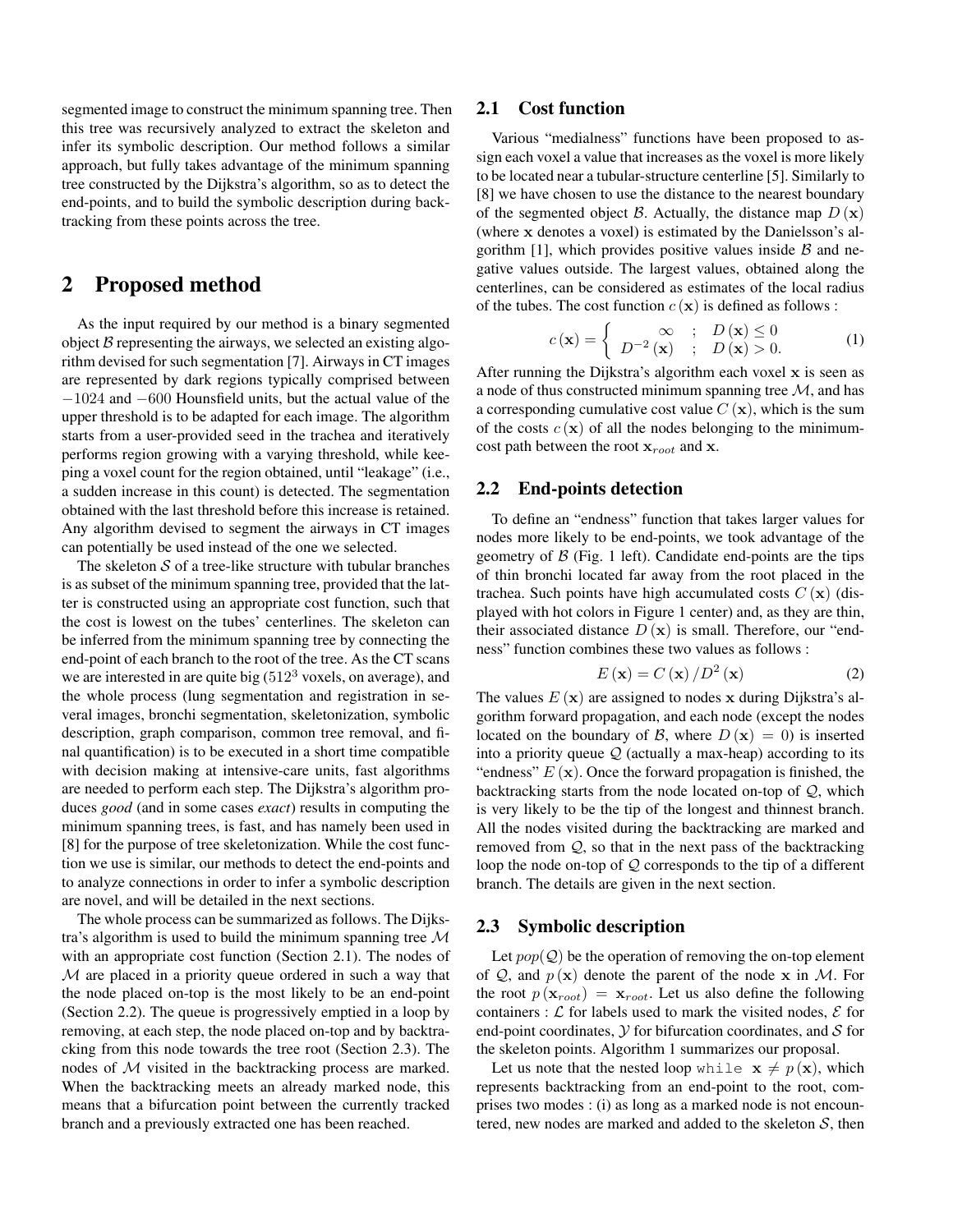

FIGURE 1 – Example (pig A, end-inspiration, highest pressure) of a segmented airway tree (*left*), of the corresponding "endness" function represented by the color scale (*center*), and of the final skeleton (148 branches detected) with colors corresponding to different labels, *i.e.*, different branches (*right*).

(ii) after encountering an already marked node, the path towards the root is continued through already visited nodes and their labels are changed (incremented at each bifurcation). In practice, each time a node x is marked (added to  $S$ ) or its label is changed, all the nodes in a ball  $\mathcal{O}(\mathbf{x}, r)$  centered in x and with radius  $r = 1.5D(x)$  are marked with the same label, so points comprised between the skeleton and the surface of already visited branches cannot be candidate end-points.

# 3 Results

The method was assessed on 3D CT images from an ongoing study of an animal model (pig) with ARDS induced. For each pig, 20 image pairs (end-inspiration/end-expiration) were acquired at various volume/pressure settings. Three pigs were randomly drawn, and for each of them 3 different image pairs were selected, at high, medium, and low pressure, and at constant volume. Thus 18 images with various ventilation conditions were used, containing from 393 (pig C) to 469 (pig A)  $512 \times 512$ -voxel slices with voxel size ranging from  $0.46 \times$  $0.46 \times 0.70$  to  $0.58 \times 0.58 \times 1.00$  mm<sup>3</sup>. All were segmented using the method described at the beginning of Section 2. Figures 1 (right) and 2 display examples of final results.

As the existing methods usually perform the skeletonization and symbolic description in two distinct steps, we separately evaluated each of these steps. In the absence of ground truth, skeletons extracted using the popular ITK implementation<sup>2</sup>, also available as Skeletonize 3D plugin of Image  $J^3$ , of the method proposed by Lee *et al.* [4], were used as "reference". The skeletons generated by our method were compared to the reference ones by using the Hausdorff distance. This distance ranged from 3.3 to 8.5 voxels with a median value of 5.7.

To separately assess the symbolic description, we took as reference method the one implemented in the AnalyseSkeleton plugin of ImageJ, and applied it onto the skeletons resulting from our method. In thus constructed "reference" trees, the total number of branches was 2566, ranging from 69 (pig A, end-

```
Algorithm 1 Skeletonization and descriptor extraction.
 1: procedure SKELETON AND DESCRIPTORS(Q)
 2: let \mathcal{L}, \mathcal{E}, \mathcal{Y}, \mathcal{S} be empty containers.
 3: bId \leftarrow 0 \triangleright Initialize a branch identifier
 4: while Q is not empty do
 5: \mathbf{x} \leftarrow pop(\mathcal{Q})6: if x \notin \mathcal{L} then \triangleright Is x already labeled ?
 7: \mathcal{L}(\mathbf{x}) \leftarrow bId and add x to \mathcal{E} and to \mathcal{S}8: adding\_new\_points \leftarrow TRUE9: do
10: \mathbf{x} \leftarrow p(\mathbf{x})11: if adding_new_points = TRUE then
12: if x \notin S then
13: \mathcal{L}(\mathbf{x}) \leftarrow bId and add x to S
14: else
15: add x to \mathcal Y16: bId \leftarrow bId + 117: adding\ new\ points \leftarrow FALSE18: end if
19: else
20: if x \notin \mathcal{Y} then \mathcal{L}(x) \leftarrow bId21: else bId \leftarrow bId + 122: end if
23: while \mathbf{x} \neq p(\mathbf{x})24: end if
25: \mathbf{x} \leftarrow p(\mathbf{x})26: end while
27: return(\mathcal{L}, \mathcal{E}, \mathcal{Y}, \mathcal{S})28: end procedure
```
expiration, low pressure) to 237 (pig B, end-expiration, medium pressure) per dataset, lengths ranging from 0.5 to 86.5 mm. The symbolic description extracted from each dataset was compared to the reference by use of a tree-matching algorithm [6] devised to find the common part shared by two anatomical trees obtained from the same subject in different conditions. The total number of unmatched branches (method + reference) ranged from 0 to 9  $(4.2\%)$  per dataset, with a median value of 3 (1.8%). This good agreement was confirmed by visual inspection. The computational time (PC with Intel core i7, 8 cores, 6GB RAM) was between 90 and 131 seconds. Its major part was spent on computing the distance map, while the actual skeletonization + symbolic description ranged from 7 to 30 seconds. The average total processing time, 2 minutes, was 11 times shorter than the average skeletonization time alone (22 minutes) of the reference method.

## 4 Discussion and conclusions

We proposed a fast method to generate skeletons and symbolic description of tree-like binary objects such as airways segmented out of 3D medical images. Our method performs both tasks simultaneously by fully exploiting the minimum spanning tree structure built by the Dijkstra's algorithm, as well as

<sup>2.</sup> www.insight-journal.org/browse/publication/181

<sup>3.</sup> fiji.sc/Skeletonize3D